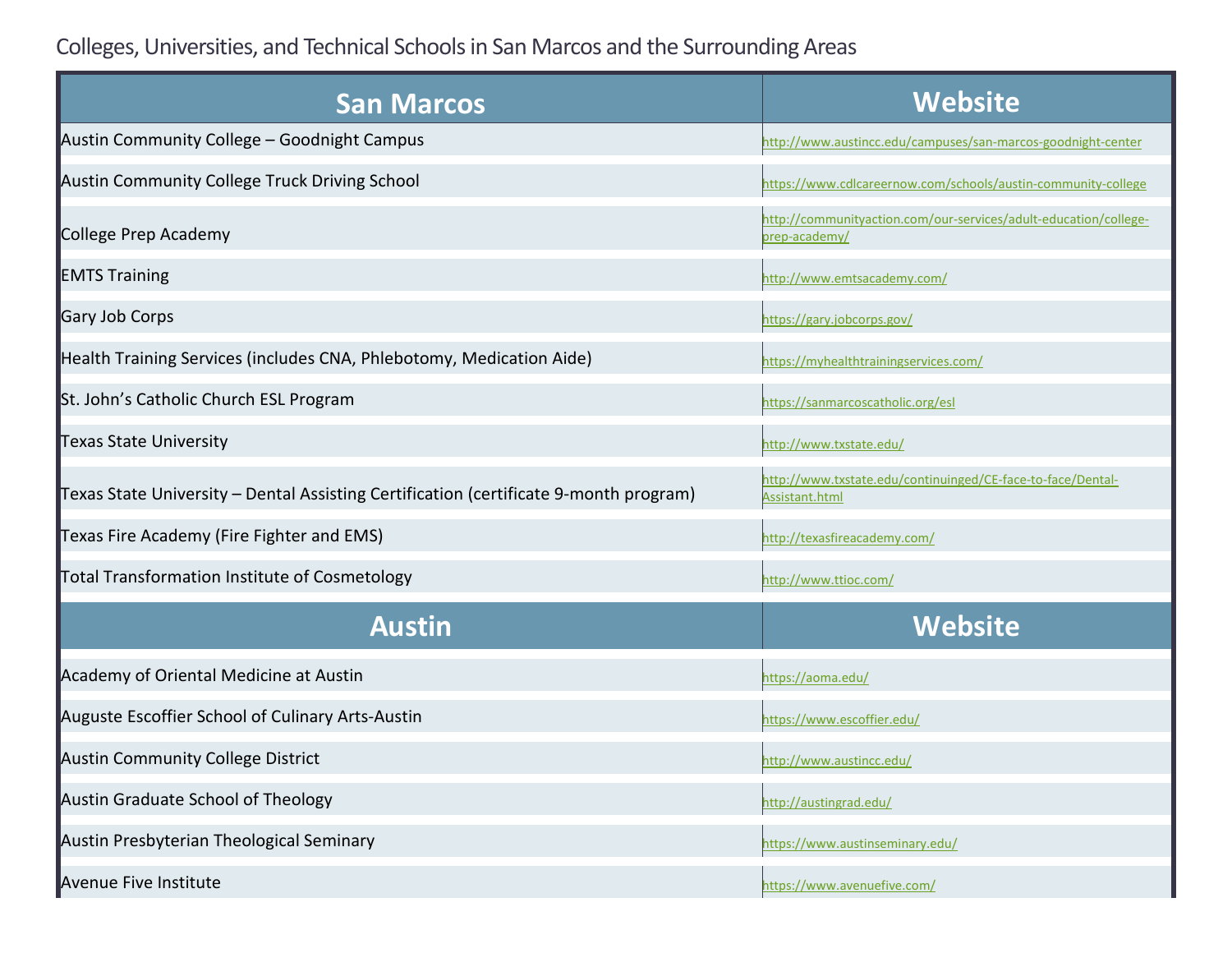| <b>AUSTIN</b> (continued)                                         |                                                                                                                      |
|-------------------------------------------------------------------|----------------------------------------------------------------------------------------------------------------------|
| Baldwin Beauty School - South Austin                              | http://www.baldwinbeautyschools.com/schools/south-austin/                                                            |
| Capitol City Trade and Technical School                           | https://www.texasconstructioncareers.com/capitol-city-trade-<br>technical-school/                                    |
| Concordia University Texas                                        | http://www.concordia.edu/                                                                                            |
| CyberTex Institute of Technology                                  | http://cybertex.edu/                                                                                                 |
| Episcopal Theological Seminary of the Southwest                   | https://www.episcopalchurch.org/library/glossary/episcopal-<br>theological-seminary-southwest-etss                   |
| Huston Tillotson University                                       | http://htu.edu/                                                                                                      |
| Le Cordon Bleu College of Culinary Arts-Austin                    | http://www.chefs.edu/locations/austin                                                                                |
| National American University-Austin                               | http://www.national.edu/locations/campuses/austin/                                                                   |
| National American University-Harold D. Buckingham Graduate School | http://www.national.edu/austin-graduate-center-harold-d-<br>buckingham-graduate-center/                              |
| Paul Mitchell the School-Austin                                   | https://paulmitchell.edu/austin/                                                                                     |
| Saint Edward's University                                         | https://www.stedwards.edu/                                                                                           |
| South University-Austin                                           | https://www.southuniversity.edu/austin#lid-143                                                                       |
| Southern Careers Institute-Austin                                 | https://scitexas.edu/locations/austin/                                                                               |
| Strayer University-Texas                                          | https://www.strayer.edu/campus-locations/texas/north-<br>austin?utm_source=local&utm_medium=organic&utm_campaign=GMB |
| The Art Institute of Austin                                       | https://www.artinstitutes.edu/austin                                                                                 |
| The College of Health Care Professions-Austin                     | https://www.chcp.edu/degrees-certificates                                                                            |
| The Recording Conservatory of Austin                              | https://www.trcoa.com/                                                                                               |
| The University of Texas at Austin                                 | https://www.utexas.edu/                                                                                              |
| Virginia College Austin                                           | https://www.vc.edu/locations/austin/                                                                                 |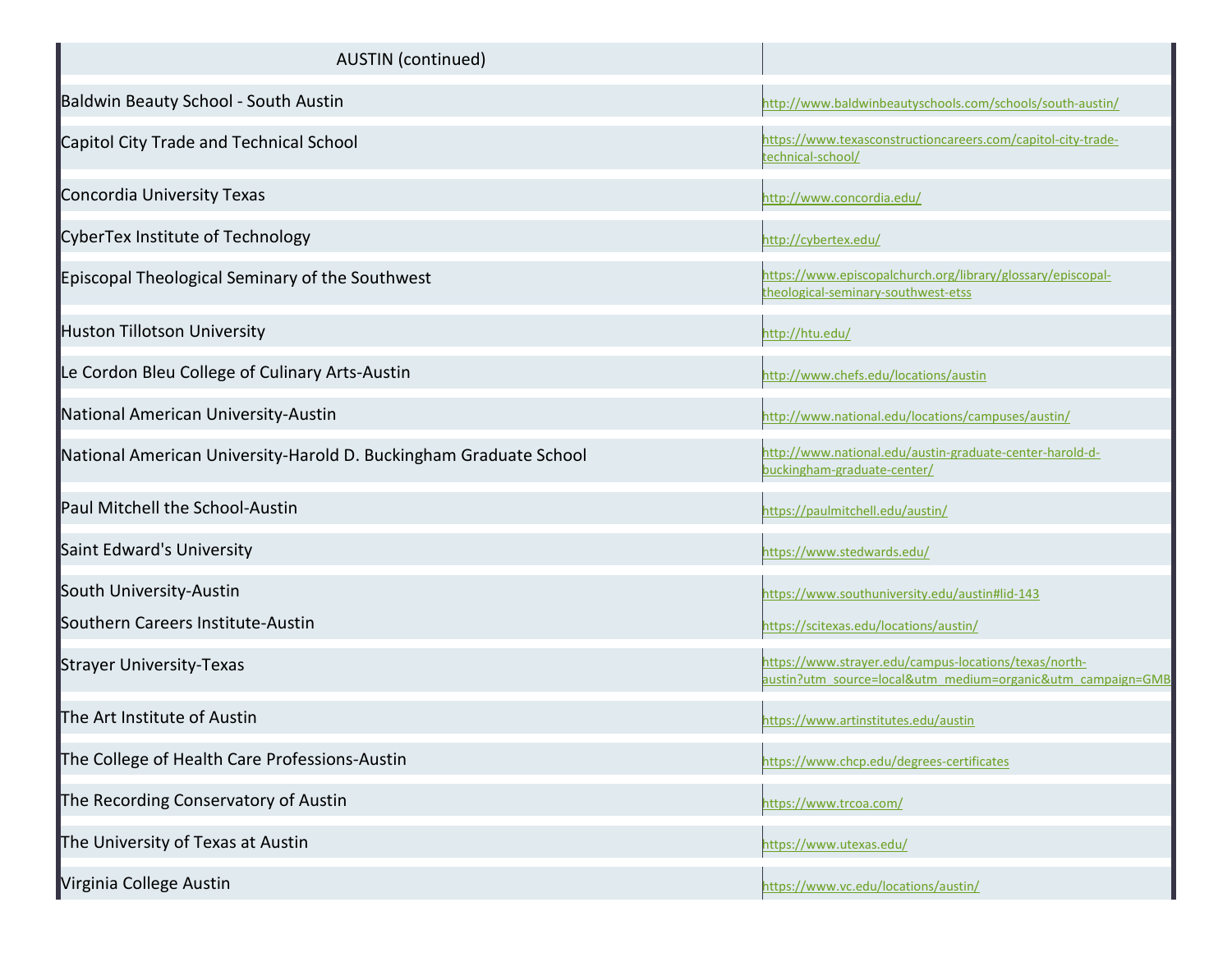| <b>Kyle</b>                                                    | <b>Website</b>                                                |
|----------------------------------------------------------------|---------------------------------------------------------------|
| Austin Community College - Hays Campus                         | http://www.austincc.edu/campuses/hays-campus                  |
| <b>New Braunfels</b>                                           | <b>Website</b>                                                |
| Alamo Colleges - Central Texas Technology Center               | https://www.alamo.edu/cttc/                                   |
| Seguin Beauty School New Braunfels                             | http://seguinbeautyschool.net/                                |
| <b>San Antonio</b>                                             | <b>Website</b>                                                |
| <b>Baptist University of the Americas</b>                      | http://www.bua.edu/en/home/                                   |
| Galen College of Nursing San Antonio                           | https://galencollege.edu/campuses/san-antonio/                |
| Mims Classic Beauty College                                    | http://mimsclassic.com/                                       |
| Northwest Vista College                                        | https://www.alamo.edu/nvc/                                    |
| Oblate School of Theology                                      | https://ost.edu/                                              |
| Our Lady of the Lake University San Antonio                    | http://www.ollusa.edu/s/1190/hybrid/18/start-hybrid-ollu.aspx |
| Palo Alto College                                              | https://www.alamo.edu/pac/                                    |
| San Antonio College                                            | http://www.alamo.edu/sac/                                     |
| Southwest School of Business and Technical Careers San Antonio | http://sws.edu/                                               |
| St. Philip's College                                           | https://www.alamo.edu/spc/                                    |
| St. Mary's University                                          | https://www.stmarytx.edu/                                     |
| Texas A&M University - San Antonio                             | http://www.tamusa.edu/                                        |
| The University of Texas at San Antonio                         | https://www.utsa.edu/                                         |
| The University of Texas Health Science Center at San Antonio   | http://www.uthscsa.edu/                                       |